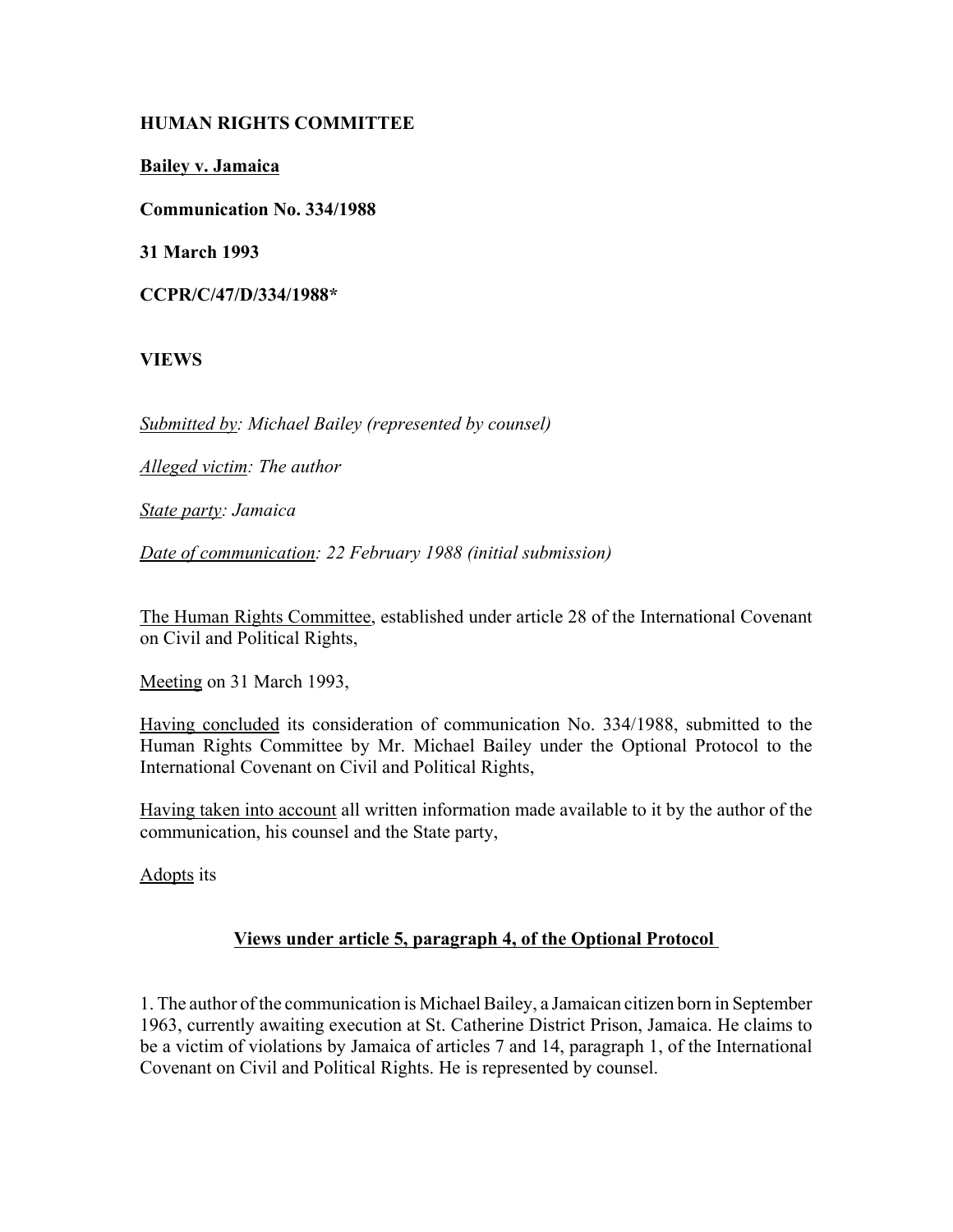### Facts as submitted

2.1 Michael Bailey was arrested on 27 August 1984 and charged with the murder, on 21 June 1984, of Maxine Gordon, a 19-year-old woman. He was tried in the Home Circuit Court of Kingston, found guilty as charged and sentenced to death on 30 July 1985. The Court of Appeal dismissed his appeal on 30 July 1986, issuing its written judgement on 13 November 1986. The Judicial Committee of the Privy Council denied special leave to appeal on 24 March 1988. With this, it is submitted, available and effective domestic remedies have been exhausted.

2.2 During the trial, the prosecution relied primarily upon a written deposition made shortly after the murder by Pauline Ellis, the mother of Maxine Gordon; Mrs. Ellis herself died before the beginning of the trial, but the judge admitted her written deposition as evidence, according to which Maxine and her mother had been in the latter's bedroom at approximately 8 p.m. on 21 June 1984. Upon hearing noises, Maxine looked out of the window and walked out on the verandah of the house. Mrs. Ellis then heard two shots, upon which her daughter rushed back into the bedroom and hid beneath the bed. Michael Bailey followed her, armed with a gun, broke into the bedroom and fired several shots under the bed, despite Mrs. Ellis' attempts to intervene.

2.3 The prosecution further contended that upon his arrest and after being cautioned, the author admitted having shot Maxine Gordon, invoking as motive a long-standing argument with her. During the trial, in an unsworn statement from the dock, the author denied any involvement in the crime; he affirmed that at the time in question he had been at home with his brother and sister. In this connection, he submits that when cross-examined by defence counsel during the trial, the arresting officer admitted that the diary in which he had recorded the author's alleged confession was not in his possession anymore, and that he could not remember what he had done with it.

# Complaint

3.1 The author contends that he was denied a fair trial, in violation of article 14, paragraph 1, of the Covenant; he explains that after the summing up of the case by the judge and after consideration of the verdict by the jury, the foreman of the jury told the judge that no unanimous verdict had been reached and that he wished to raise a particular issue. The judge inquired as to whether this concerned an issue of fact or of law; as it referred to a matter extraneous to the conduct of the case, the judge refused to allow the question and directed the jury to retire and to reconsider their verdict without further delay. After another 45 minutes, the jury returned a guilty verdict.

3.2 It is submitted that the judge should have allowed the foreman's question and that he failed to properly instruct the jury. The author further contends that the judge exerted undue pressure on the jurors to return a verdict without delay, which is deemed to be contrary to the principles laid down by the Court of Appeal in the case of McKenna. In this context, counsel submits that in the circumstances, it was particularly important to let the jury consider its verdict freely and carefully, as the evidence against the author was based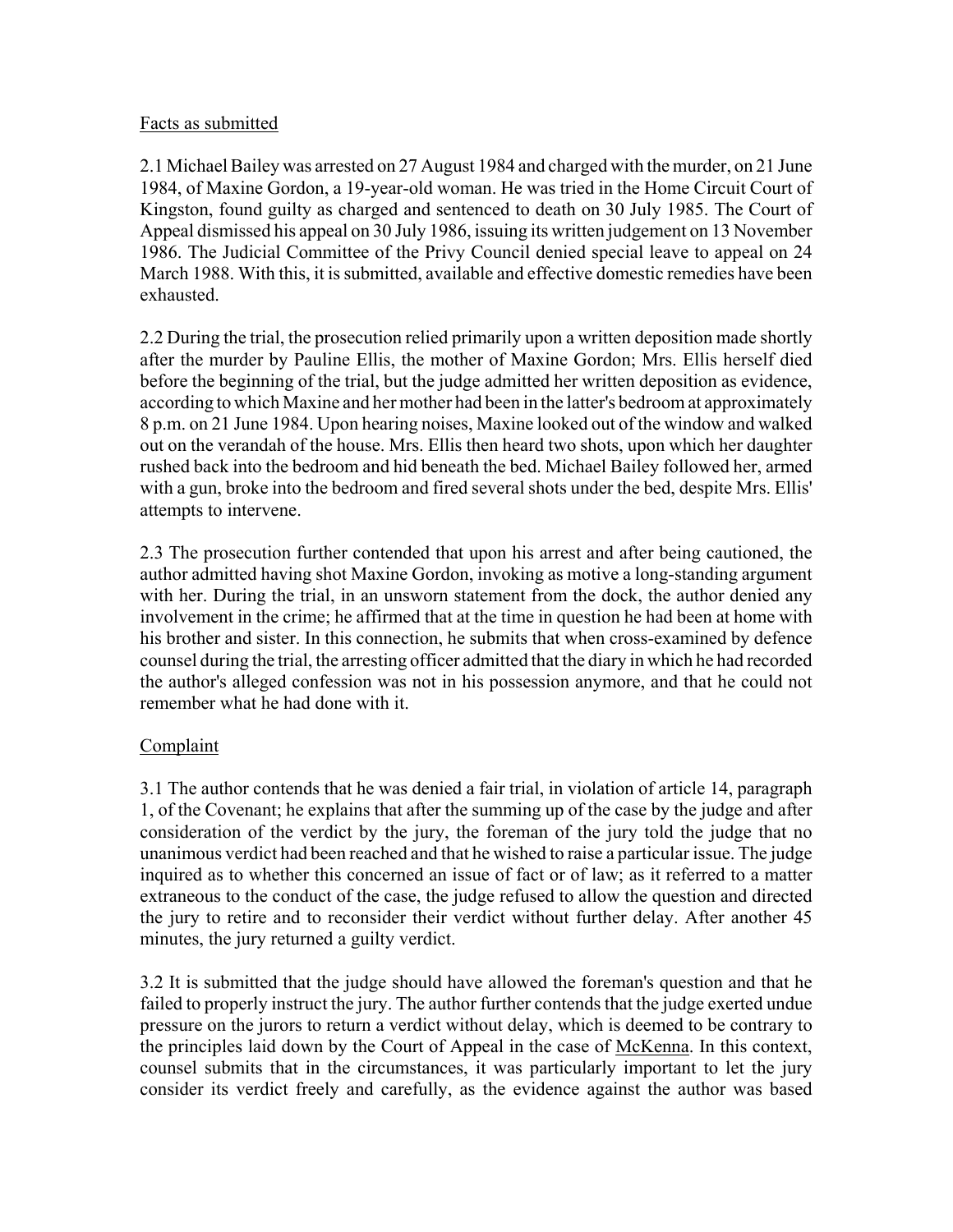primarily upon the deposition by a witness whose veracity could not be tested by crossexamination.

3.3 The author affirms, without giving further details, that his legal representation was inadequate, that his court-appointed lawyer was inexperienced and that the judge unjustly objected to several questions asked and points raised by this lawyer.

3.4 The author further claims to have been beaten and ill-treated during detention on death row, in violation of article 7 of the Covenant. He states that, on 29 May 1990, several prison warders took him out of his cell; two warders, whom he names, began to beat him all over his body with batons, an iron pipe and with clubs, in the presence of an overseer. When he implored the overseer to stop the warders, the overseer allegedly told him to keep quiet. The author complains that he suffered bruises, slashes and cuts, and that he was so severely injured that he had to crawl back into his cell. In a letter dated 14 March 1991, which was confirmed by counsel on 25 September 1991, he notes that in spite of injuries to his head and his hands, he has not been seen by a prison doctor, in spite of repeated requests. He contends that it would not be possible now to obtain a report on his injuries from the prison's Pharmaceutical Department.

3.5 Concerning the requirement of exhaustion of domestic remedies, the author submits, with respect to his claim under article 7, that he wrote to the Parliamentary Ombudsman, asking that someone visit him in the prison to take a statement from him. Following this request, he was allegedly threatened by prison warders and now has to fear for his life.

3.6 As to the claims under article 14 of the Covenant, the author contends that a constitutional motion would not be an effective remedy within the meaning of the Optional Protocol. He notes that he cannot afford to privately retain counsel for the purpose and adds that the State party does not provide legal aid for constitutional motions. Counsel in London observes that there is no tradition in Jamaica for lawyers to offer free legal services and points out that there has been only one instance in which Jamaican lawyers agreed to act on a pro bono basis for purposes of a constitutional motion, i.e. in the cases of Pratt and Morgan. a/ Even if counsel in London were to accept to appear on such a basis on the author's behalf, he would have no locus standi before the Constitutional Court.

#### State party's comments and observations on admissibility

4.1 In a submission dated 7 July 1989, the State party contends that the communication is inadmissible on the grounds of the author's failure to petition the Judicial Committee of the Privy Council for special leave to appeal. Although the author's petition to the Judicial Committee had been dismissed on 24 March 1988, no further comments were received from the State party in this respect prior to the consideration of the admissibility of the communication.

4.2 The State party did not provide information in respect of the admissibility of the author's claims under article 7, in spite of two specific requests addressed to it on 8 May and 20 August 1991.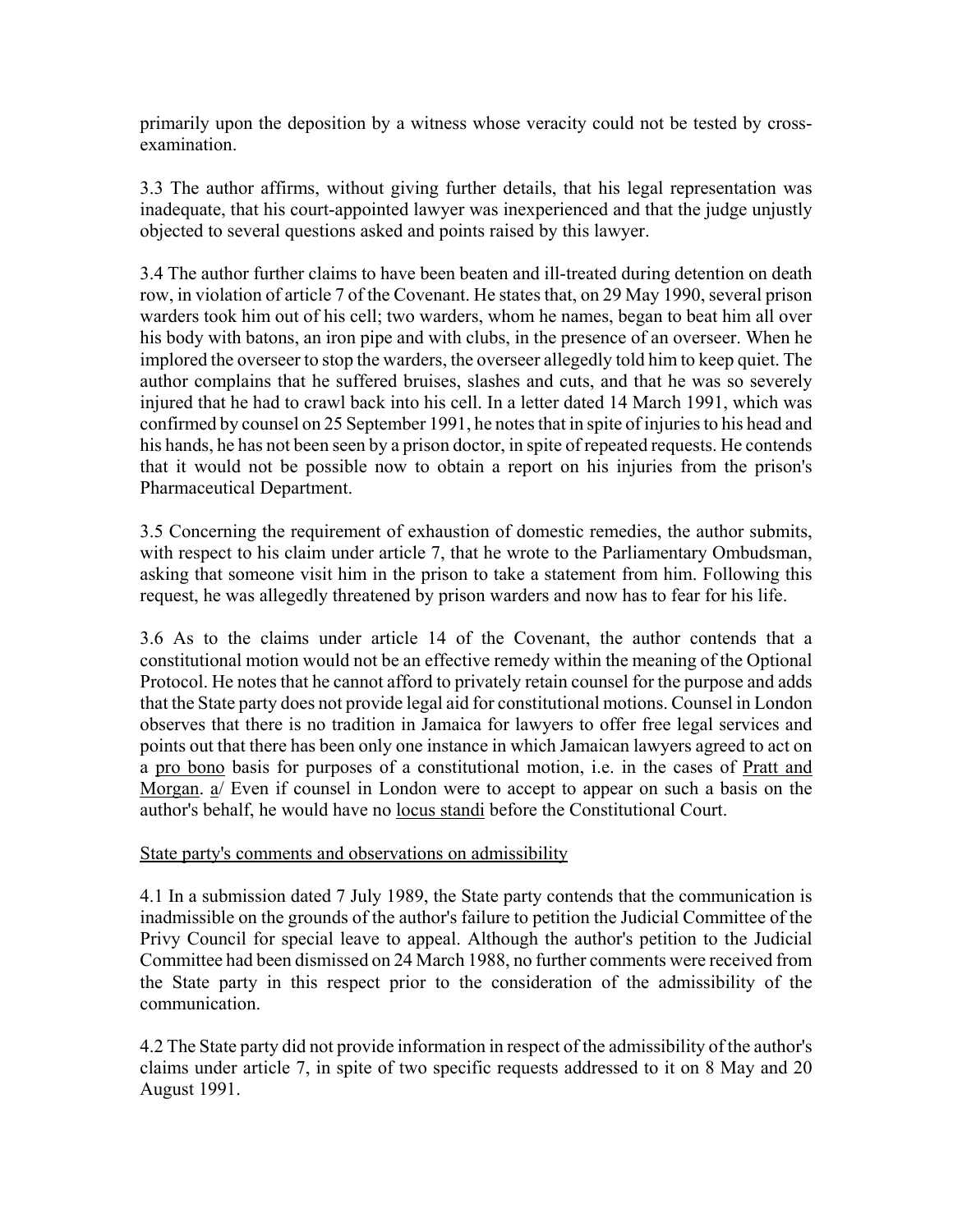## Committee's decision on admissibility

5.1 During its forty-third session, the Committee considered the admissibility of the communication. It noted that the State party had failed to provide detailed information in respect of the admissibility of the author's claims under articles 7 and 14 of the Covenant and decided, on the basis of the information before it, that it was not precluded from considering the communication under article 5, paragraph 2 (b), of the Optional Protocol.

5.2 The Committee further noted that part of the author's allegations concerned the judge's conduct of the trial. It reaffirmed its jurisprudence that it is not in principle for the Committee to review specific instructions to the jury by the judge or the judge's reluctance to entertain a question posed by the foreman of the jury, unless it can be ascertained that the instructions to the jury or the judge's conduct are clearly arbitrary or amount to a denial of justice. As the Committee lacked evidence that the judge's instructions suffered from such defects, it concluded that the author's claims under article 14 of the Covenant were inadmissible as incompatible with the provisions of the Covenant, pursuant to article 3 of the Optional Protocol.

5.3 On 18 October 1991, the Committee declared the communication admissible in so far as it appeared to raise issues under articles 7 and 10 of the Covenant.

### State party's objections to the decision on admissibility and counsel's further comments

6.1 In a submission dated 30 April 1992, the State party contends that the communication remains inadmissible because the author has failed to avail himself of constitutional remedies. Thus, Section 17, paragraph 1, of the Constitution prohibits inhuman and degrading treatment, and where a breach of this right is alleged, Section 25 of the Constitution provides for an application to the Supreme (Constitutional) Court for redress.

6.2 In addition, the State party contends, the author would have other remedies in respect of ill-treatment by prison officials. Apart from complaining to the Ombudsman, he could complain to the Department of Corrections. Moreover, he could file an action for damages for assault in respect of the alleged breaches.

6.3 The State party notes that "investigations are in fact being undertaken by the Inspectorate of the Ministry of Justice in respect of the applicant's complaint and a report on the matter is pending. In the circumstances, it would be improper for the Committee to make a finding on the merits of the case".

7.1 In his comments, counsel reaffirms that a constitutional motion would not be an effective remedy for Mr. Bailey, due to the unavailability of legal aid for the purpose. With respect to the possibility of filing complaints with the Ombudsman and the Inspectorate of the Department of Corrections, counsel notes that the author did notify the Ombudsman of his grievances and that, as a result, he was subjected to threats and intimidation by prison warders. It is submitted that in the circumstances, such a complaint is unlikely to yield concrete results; furthermore, counsel notes that the State party has failed to point out how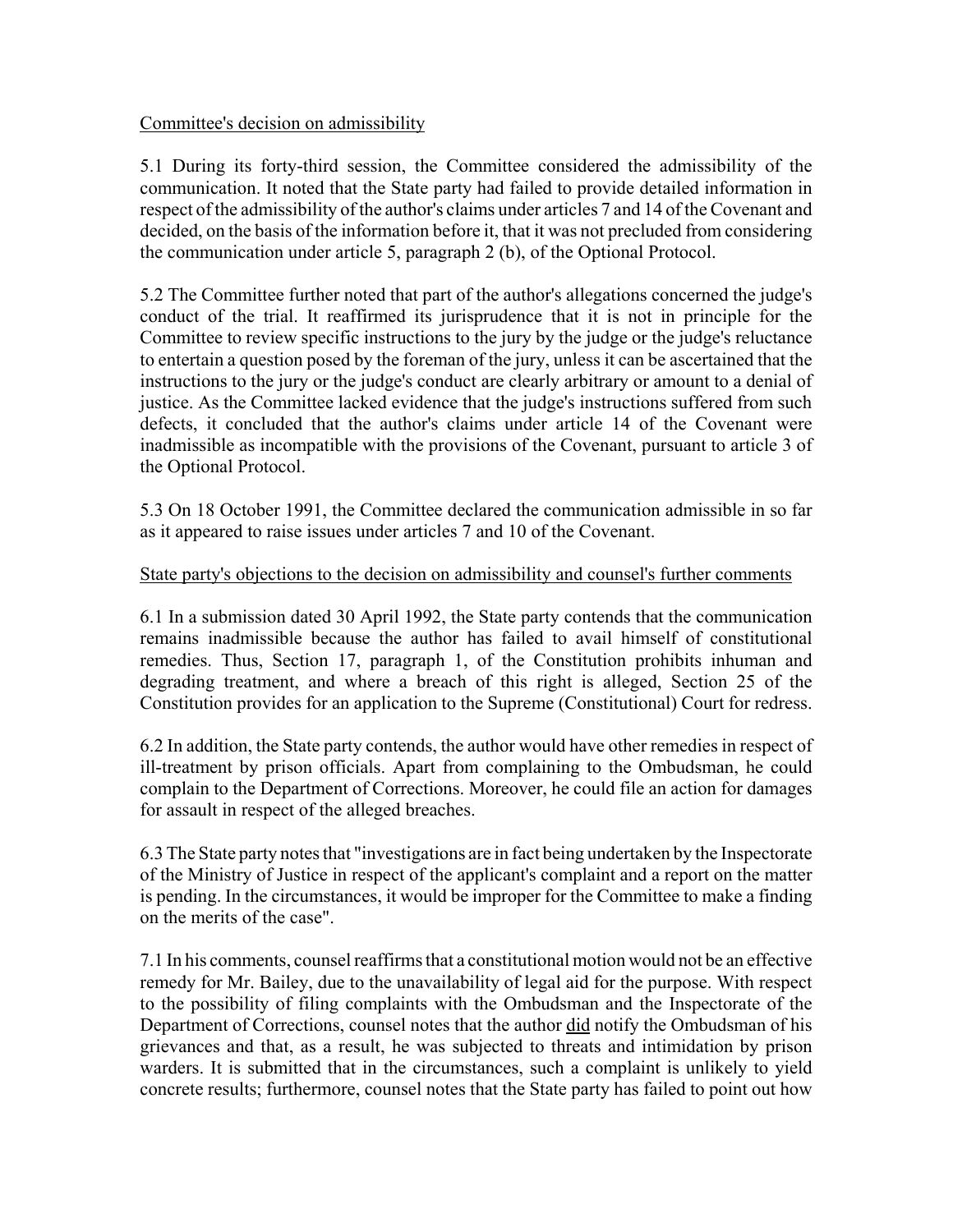an inquiry by the Department of Corrections would be conducted, what its powers would be, what the author's rights in such an inquiry would be, and what type of redress or remedy could be ordered upon conclusion of such an inquiry. Counsel dismisses the suggestion that an "official report could compensate Mr. Bailey for the injuries sustained or in any way supply him with an adequate remedy".

7.2 Counsel dismisses the possibility of a civil action for damages for assault as "wholly unpractical and unrealistic" in the circumstances of the case described above. Furthermore, he notes that Mr. Bailey would once again depend on legal aid for the purpose, and the State party has not suggested that legal aid would be available for a civil action for damages.

### Post-admissibility proceedings and examination of merits

8.1 The Committee has taken note of the State party's arguments on admissibility formulated after the Committee's decision declaring the communication admissible, especially in respect of the availability of constitutional remedies which the author may pursue, as well as of counsel's further comments on this issue. It recalls that the Supreme Court of Jamaica has, in recent cases, allowed applications for constitutional redress in respect of breaches of fundamental rights, after the criminal appeals in these cases had been dismissed.

8.2 However, the Committee also recalls that by submission of 10 October 1991 in a different case, b/ the State party indicated that legal aid is not provided for constitutional motions, and that it has no obligation under the Covenant to make legal aid available in respect of such motions, as they do not involve the determination of a criminal charge, as required under article 14, paragraph 3 (d), of the Covenant. In the view of the Committee, this supports the finding that a constitutional motion is not an available and effective remedy for an author who has no means of his own to pursue it. In this context, the Committee observes that the author does not claim that he is absolved from pursuing constitutional remedies because of his indigence; rather, it is the State party's unwillingness or inability to provide legal aid for the purpose that renders the remedy one that need not be pursued for purposes of the Optional Protocol. Similarly, in the circumstances of the case, a complaint to the Department of Corrections is not a remedy which the author is required to exhaust for purposes of the Optional Protocol. Accordingly, there is no reason to revise the decision on admissibility of 18 October 1991.

9.1 The Committee notes that the State party has confined itself essentially to issues of admissibility and that it considers it "improper" for the Committee to make a finding on the merits of the author's allegations while investigations into his alleged ill-treatment on death row are said to be pending. Article 4, paragraph 2, of the Optional Protocol enjoins a State party to investigate thoroughly, in good faith and within the imparted deadlines, all the allegations of violations of the Covenant made against it and against its judicial authorities, and to make available to the Committee all the information at its disposal.

9.2 The author has alleged that he suffered beatings and injuries at the hand of prison officers during an incident on 29 May 1990. This claim has not been refuted by the State party, which has confined itself to the mere statement that the claim is being investigated and